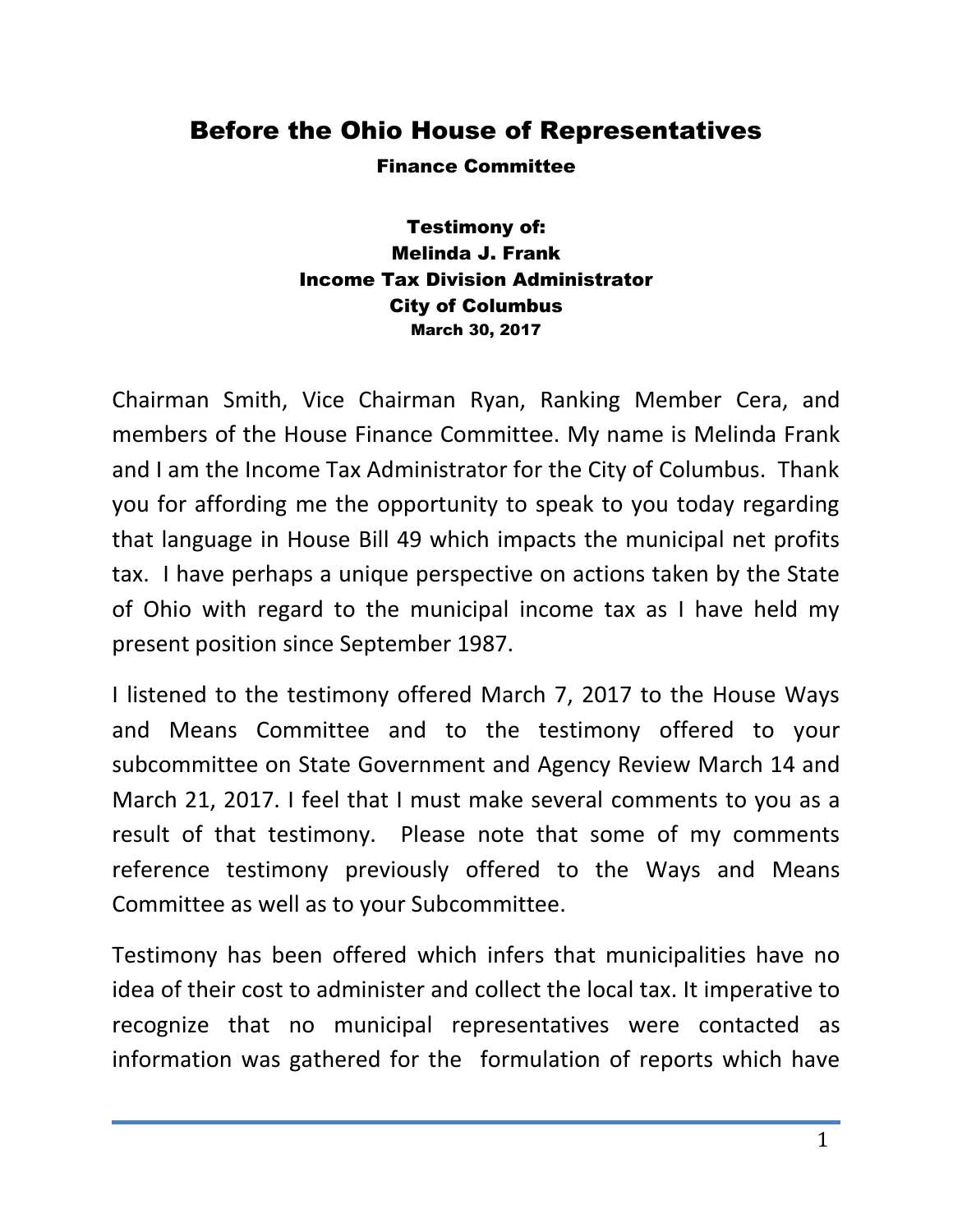been used to support the Department of Taxation's position with reguard to centralized collection of the municipal net profit tax. In fact, the assertion was made in testimony before the House Finance Subcommittee on March 14, 2017 that there was no need to do so as all of the information required could be found in a municipality's CAFR (Comprehensive Annual Financial Report) or budget. Unfortunately, many municipalities must include in their budget an estimate of refunds to be issued for the year, as well as include the total refunds issued in their CAFR reported expenditures for office operations. The City of Troy, for example, included \$319,894.19 in its expenses to cover refunds issued in 2015. This figure is shown only in the budget and not in the CAFR. That amount was included in the "Total Expenditures" of \$755,708 related to collection of income tax revenues (reported in the CAFR for Troy at page 105). If one would look only at page 105 of the Troy CAFR to find income tax collections, the number shown for 2015 is \$15,117,366. However, that is not the total for income tax revenues collected. It is necessary to continue to page 107 of the Troy CAFR to see the additional income tax revenues of \$2,519.443 which were collected and designated as "Safety Income Tax". Applying the composite "Total Expenditure" number to the partial "Income Taxes" number results in a 4.9% cost to administer the tax as reported by the Department of Taxation. However, the true expenditure to operate the Troy Income Tax offices for 2015, when referring to the budget, was \$397,545 and the total income tax collections for 2015 were actually \$17,636,009. Using these figures, the calculation for the cost to administer and collect the tax for 2015 yields 2.2%. (Copies of referenced material are attached to my testimony.)

The validity of the information provided to this body's subcommittee as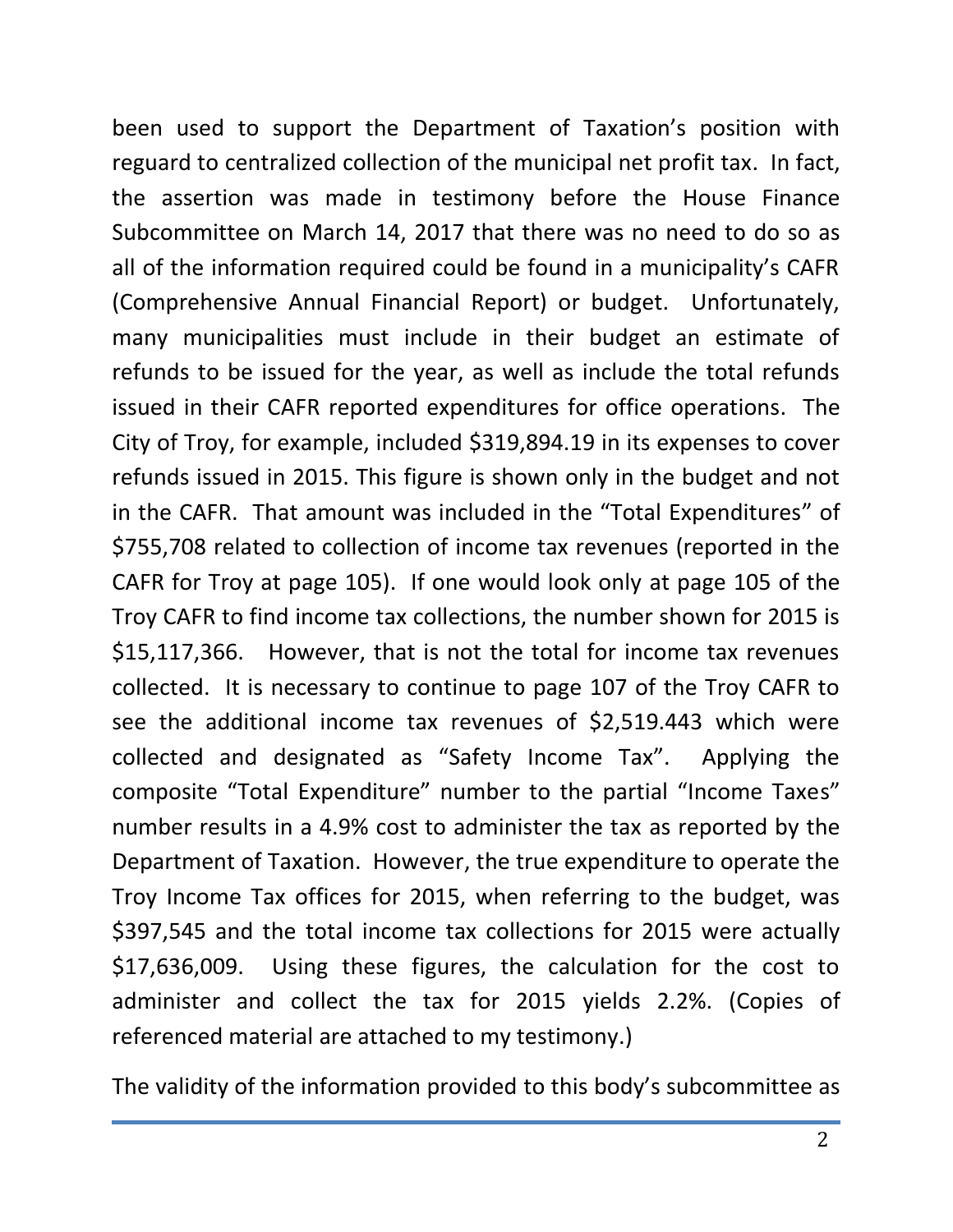well as to the House Ways and Means Committee with regard to costs to administer the income tax in each of 96 municipalities is questionable at best, and for those communities that include the amount of refunds issued in their reported expenditures, just flat out wrong. Utilizing numbers found in reports without knowledge of the basis of those numbers yielded results used in support of the position proposed by H.B. 49 that administration and collection of the municipal net profits tax by the Department of Taxation would be more cost effective for municipalities. As municipalities testified before the Ways and Means Committee March 7, 2017, any fee charged by the State of Ohio to administer and collect a municipal business net profit tax, will be over and above the current expenses to operate the local office which would continue to perform the functions of administering and collecting the other forms of local income tax. In the case of the City of Columbus, in 2016 slightly in excess of \$1.9 million dollars was collected in business net profit taxes which represents 12.3% of the total income tax revenue collected which was a net of \$839,913,000. The cost to operate the Division of income tax in 2016 was slightly in excess of \$9.6 million or 1.14% of net collections. The additional charge by the Department of Taxation would be \$109,000, which would have the effect of increasing our overall costs of administration and collection.

As relates to the tax itself, with the passage of H.B. 49 as proposed, it would no longer be a municipal net profit tax. It would be a state tax utilizing a municipal rate. The ability of municipalities to impose a net profit tax is stripped by H.B. 49 as demonstrated by the repeal of those sections of ORC 718 related to the imposition of a municipal net profit tax. Municipalities will have no standing with regard to the tax. "The Redbook" at page 10 of "Catalog of Budget Line Items" in the" Purpose"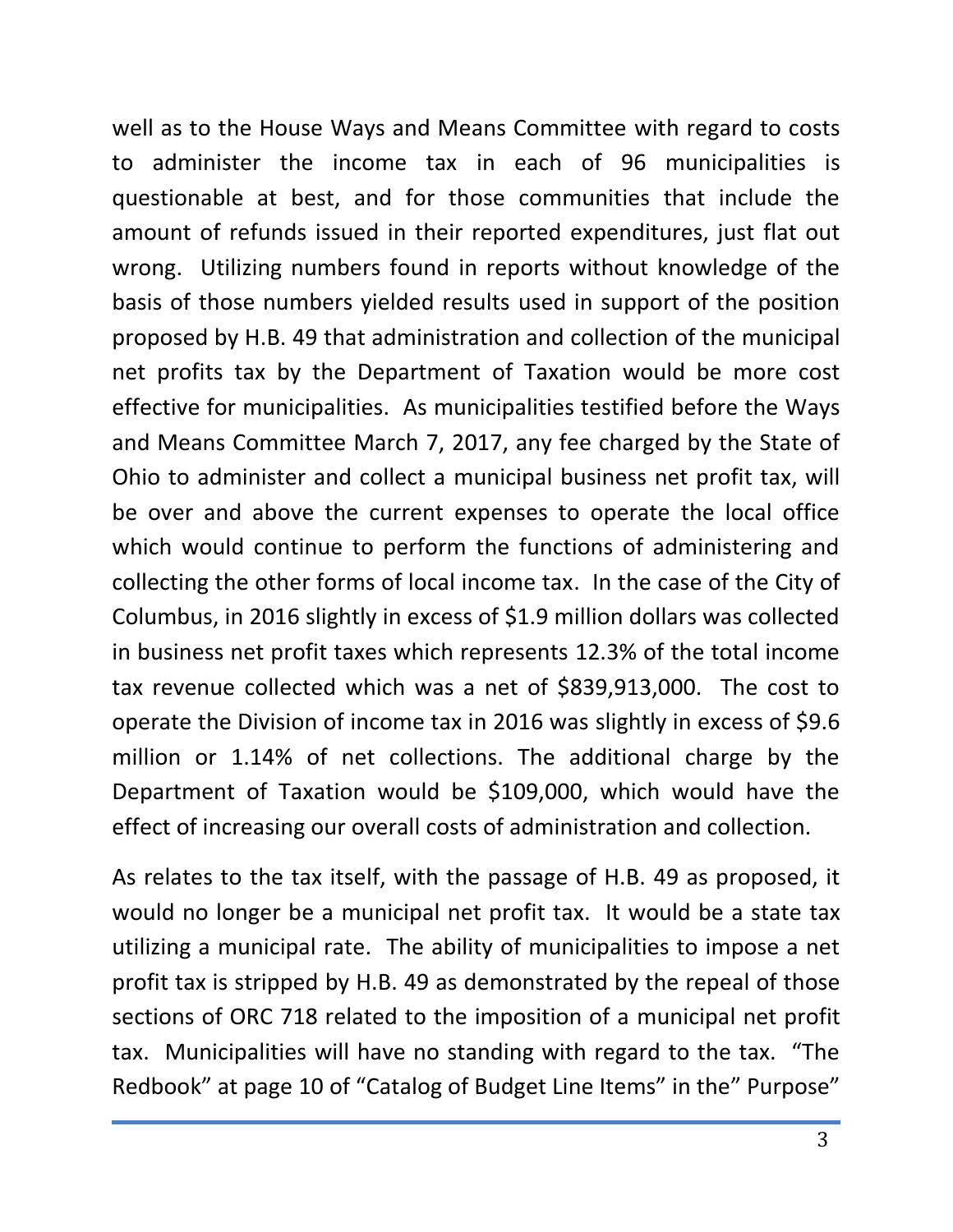for *7095 110995 Municipal Income Net Profits Tax* , states : "This fund is used to distribute taxes collected by the state from electric companies and telephone and telecommunications companies to the local governments to which these taxes are owed. **Under an executive proposal in the main operating budget bill, the appropriation item appears in** *State Revenue Distributions* **and would be used to distribute revenue from a** *new tax* **administered by the Department**  *that would replace taxes of municipal governments on business income* (emphasis added)". There is no ability for a municipality to audit, no ability to question a filing or a refund request, no ability to question or appeal a finding of the State Commissioner. As it would not be a municipal tax, there is no basis to allow municipalities to view filings or verify any information provided by the taxpayer. Confidentiality restrictions would prohibit municipal viewing of filing information. Testimony has been offered in reference to a portal for property tax Homestead exemption information as an example of what might be able to be provided for municipalities with regard to access to net profits filing information. "Might" is the operative word as municipalities will no longer be the tax authority and will not be entitled to that confidential information. Indeed, if the information is made available, to what purpose may it be put in light of the fact that municipalities have no standing with regard to the tax. Keep in mind that property tax information is not afforded the confidentiality of income tax information.

Municipalities are actively involved in the processing of business net profit returns.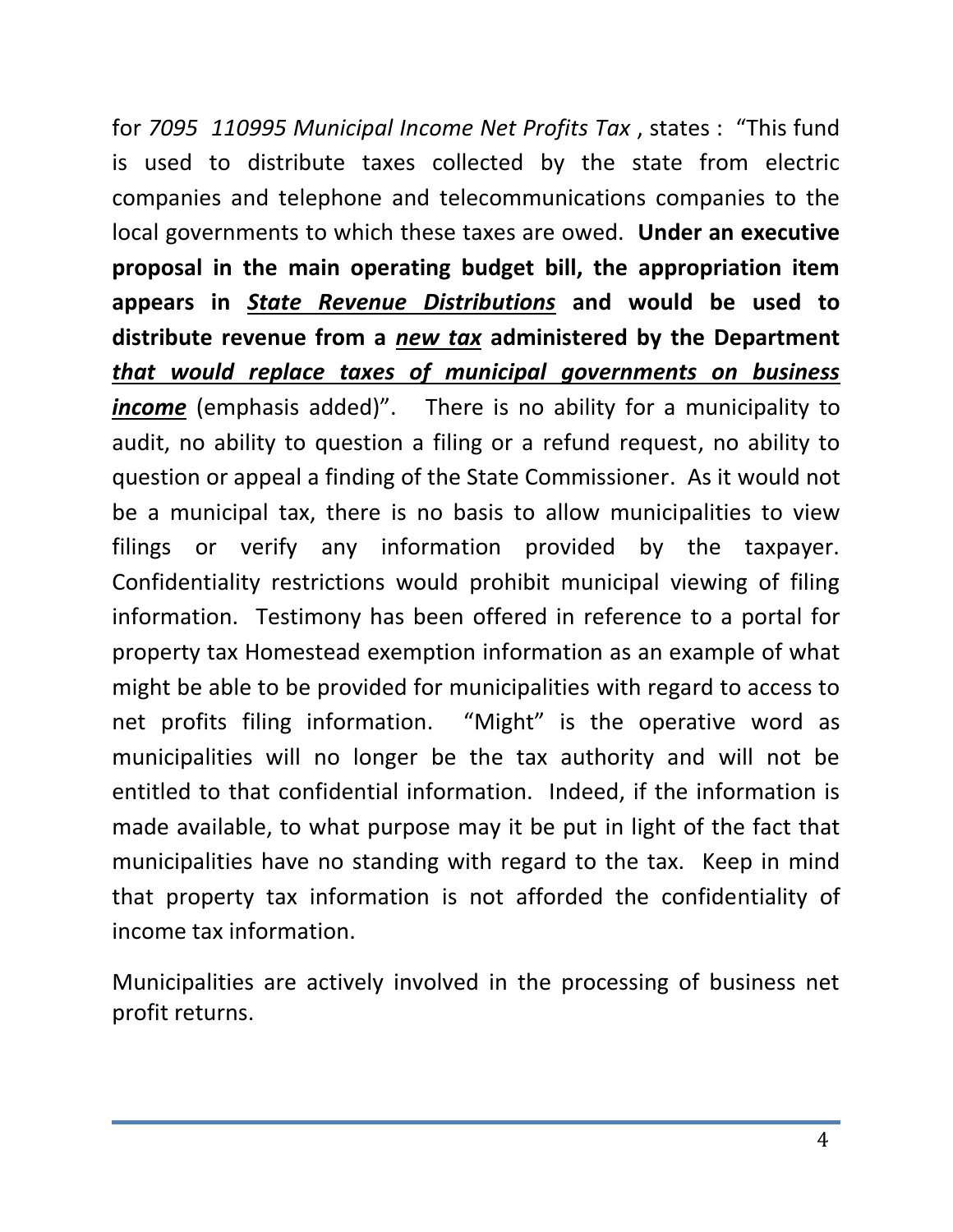In light of the proposal contained in the biennial budget recently submitted to the House by Governor Kasich, providing for filing of municipal net profit returns and making of related payments through the Ohio Business Gateway, the following information has been pulled from the City of Columbus Income Tax database and represents adjustments made to refunds, liabilities and credits reflected on business returns filed in 2014, 2015 and 2016 as the result of review and/or audit by the City of Columbus, Income Tax Division of all business net profit returns filed in the referenced years.

With regard to filings for the **2014** tax year:

- Refunds adjusted (reduced)114 accounts \$299,860.26
- Liabilities adjusted (increase in tax due) 88 accounts \$134,103.80
- Credits adjusted (reduced) 248 accounts \$369,590.24

## **The total impact to 2014 revenue - \$803,554.30**

With regard to the filings for the **2015** tax year:

- Refunds adjusted (reduced)98 accounts \$216,899.20
- Liabilities adjusted (increase in tax due) 84 accounts \$201,882.33
- Credits adjusted (reduced0 282 accounts \$578,006.02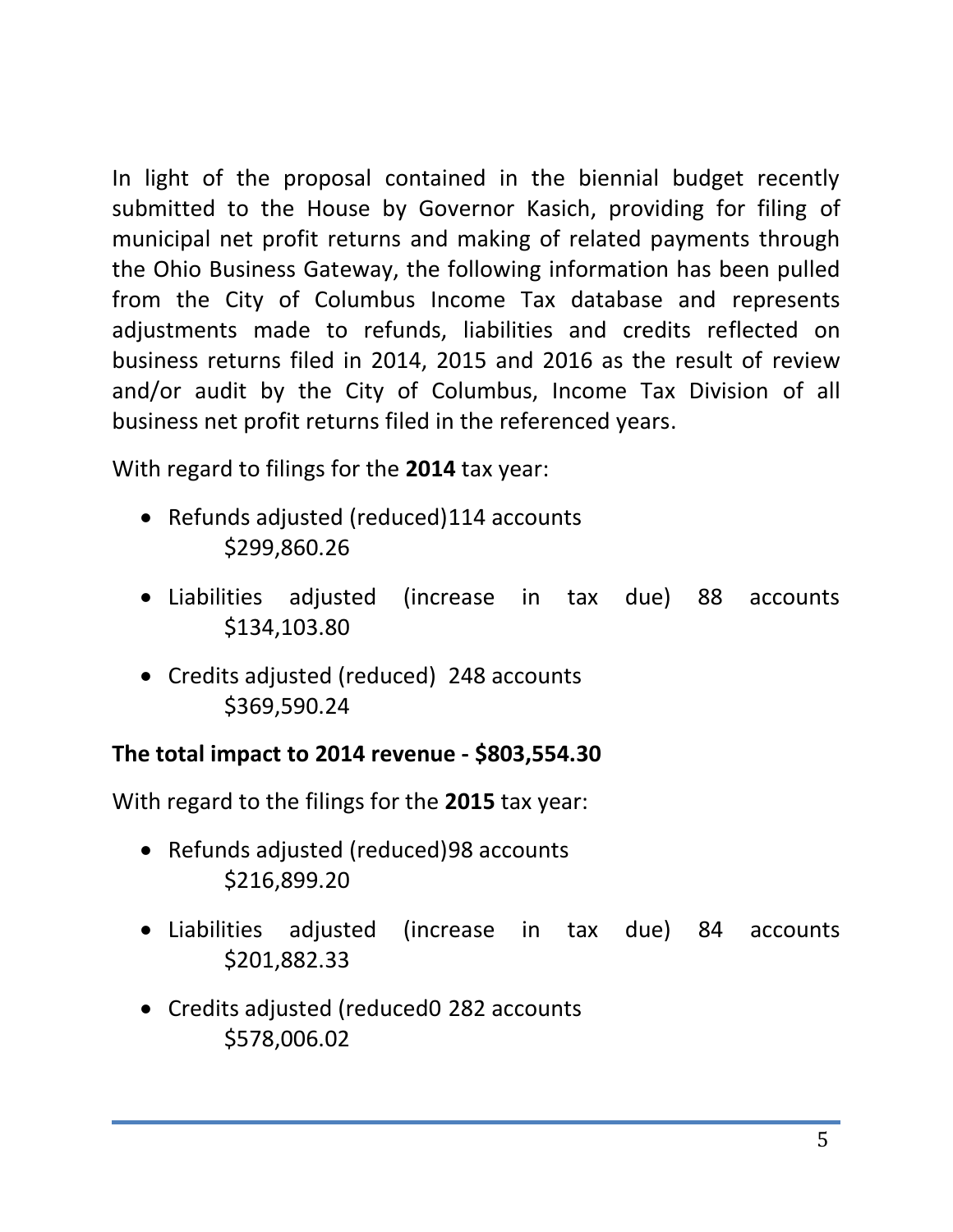## **Total impact to 2015 revenue - \$996,787.55**

With regard to the filings to date for the **2016** tax year:

- Refunds adjusted(reduced) 115 accounts \$305,250.27
- Liabilities adjusted (increase in tax due) 41 accounts \$42,609.00
- Credits Adjusted (reduced) 243 accounts \$752,198.67

## **Total impact to 2016 revenue to date - \$1,100,057.94**

The Division audits all refund requests prior to actually authorizing the issuance of refunds. Adjustments to liabilities and credits are the result of all returns received by the Division being audited for accuracy and completeness. The Governor proposes that municipal filings and payments to be made through the Ohio Business Gateway, auditing returns "when appropriate". Clearly, the information above indicates that an audit of **all** net profit returns is appropriate. The receipt of business returns by the Division serves a broader purpose than merely that of an annual filing. The information from those returns is compared to annual local withholding reconciliations filed by those same entities which could result in adjustments to wage figures included in the formula used when calculating tax due on the net profit return.

Municipalities also have established discovery and notification methods for those businesses subject to their tax. For the City of Columbus, one project, which examines unreported rental income resulted in additional net profit account payments of \$1,000,018 in 2015 and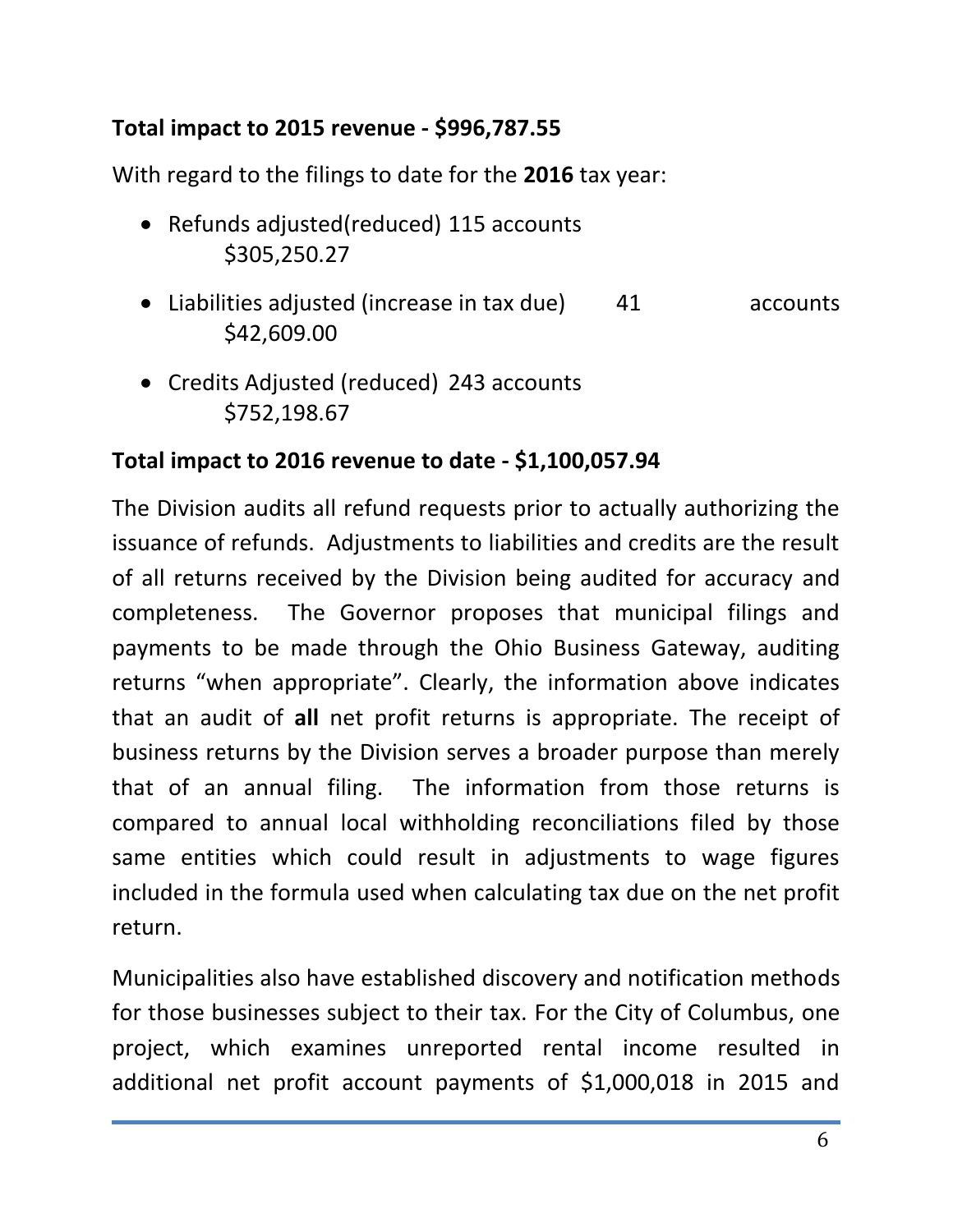\$1,526,348 in 2016. Audit projects similar to this are conducted throughout the year. Often the businesses are filing with the wrong jurisdiction. This is common if the corporation owning the property and receiving rents is not local and the appropriate taxing jurisdiction is assumed to be based upon the mailing address of the property which, in large – and not so large – metropolitan areas may have no relationship to the taxing jurisdiction in which the property is located.

On March 7, 2017 of Scott Drenkard of the Tax Foundation offered interested party testimony to the House Ways and Means Committee. He referenced the method used by the State of Maryland for the administration and collection of local tax. Maryland utilizes the State return for the reporting and payment of local income tax. Mr. Drenkard failed to mention that the State of Maryland misdirected more than \$21 million as the result of misclassifying the proper taxing districts. To be fair, a large percentage of the tax paid was directed to the appropriate jurisdictions. The misdirection occurred due to "special tax districts that have irregular boundaries". (A copy of the related article from the Baltimore Sun has been provided.) This presence of irregular boundaries describes the JEDZs (Joint Economic Development Zones) and JEDDs (Joint Economic Development Districts) that abound in Ohio. It also would apply to those areas annexed during the tax year by municipalities. The Columbus Income Tax Division has experienced taxpayers filing and remitting tax to improper jurisdictions due to their reliance on the State of Ohio "Finder". Its information is not accurate, even with regard to existing addresses. I also have been advised in the past, that the State Finder is updated only annually. Perhaps this is now not the case.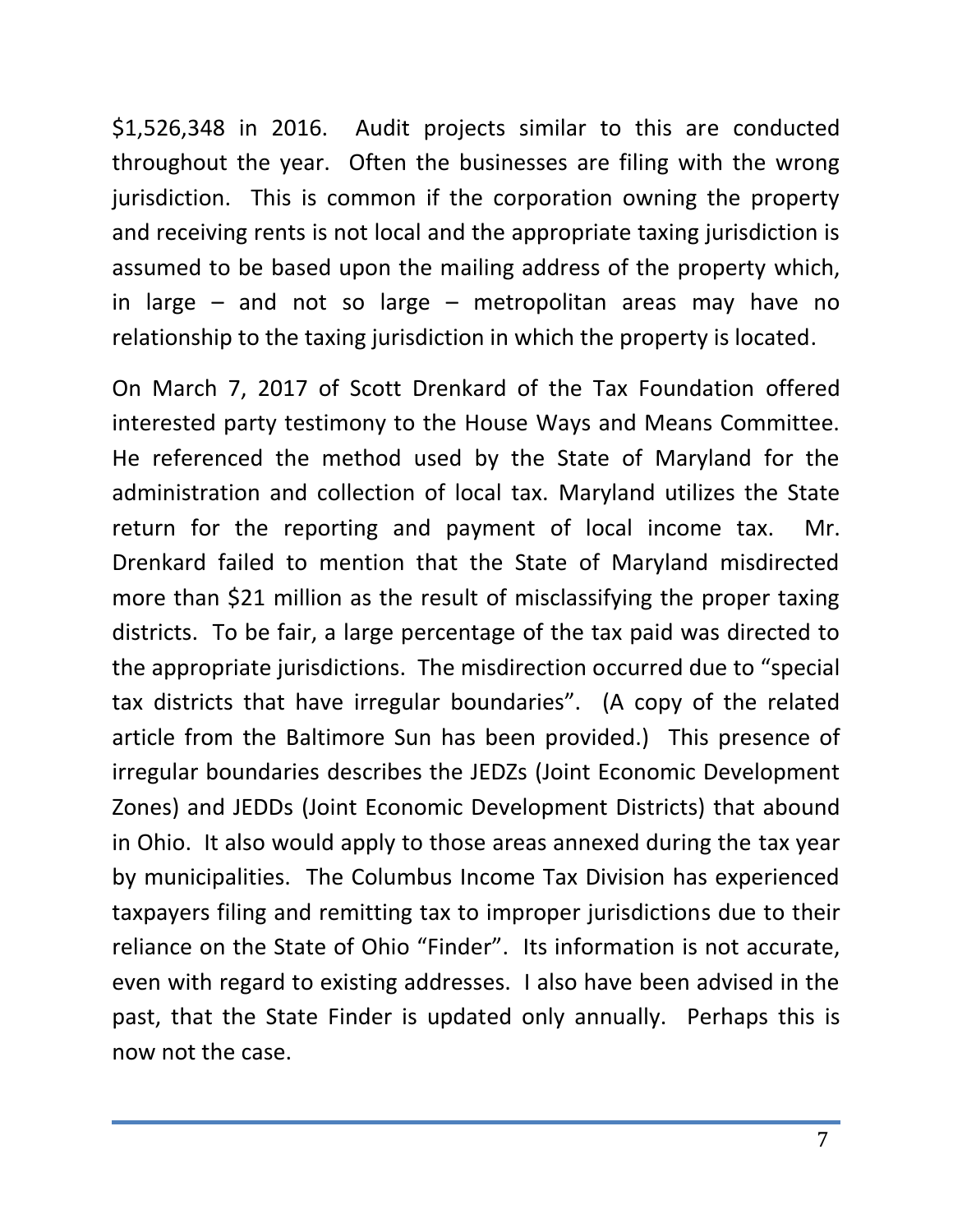Testimony offered before The House Finance subcommittee on March 14, 2017 advised that with regard to sales tax distribution, there is sometimes misdistribution for a business close to a county line. Without an accurate and continuously updated geo-data base, inappropriate distributions of business net profit tax to municipalities will be made. Municipalities update geographic data bases as annexations occur, and contact those taxpayers in recently annexed areas to educate them and ensure compliance. Additionally, reliance on a mailing address to determine the correct jurisdiction of a taxpayer is not possible in densely populated areas with large cities and suburbs that share Post Office services and Zip Codes. The City of Columbus sends approximately 65,000 notices out annually to individual and business addresses that are located in Columbus but have suburban mailing addresses.

A "one time cash flow shift" has been referenced as one of the results of the adoption of the proposed language with regard to the distribution of collected tax to municipalities. It is not a cash flow shift, but a cash flow loss. The language of proposed §5718.10 provides that prior to the first day of March, June, September and December, the amount to be paid to each municipality will be certified by the tax commissioner. However, §5718.08(C)(1)(a) through (d) provides that; the  $1<sup>st</sup>$  quarter payments are not due until the  $15<sup>th</sup>$  day of the fourth month of the taxable year, the 2<sup>nd</sup> quarter payments are not due until the 15<sup>th</sup> day of the  $6<sup>th</sup>$  month of the taxable year, the 3<sup>rd</sup> quarter payments are due the  $15<sup>th</sup>$  day of the  $9<sup>th</sup>$  month of the taxable year, and the  $4<sup>th</sup>$  quarter net profit due date is on or before the  $15<sup>th</sup>$  day of the twelfth month of the taxable year. Each due date falls into the following quarter's certification resulting in the municipalities waiting for no less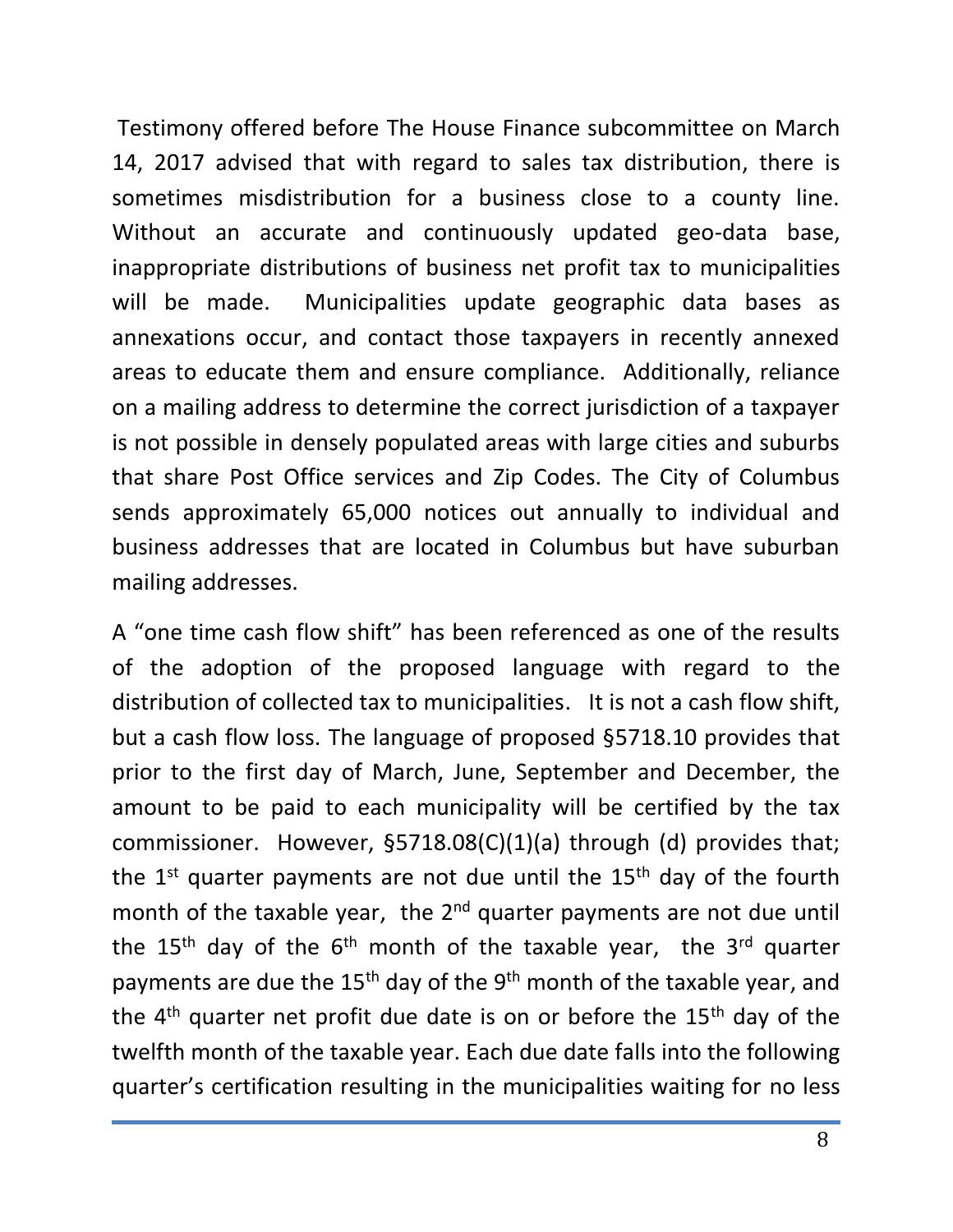than 90 and most likely 120 days to receive funds from the previous quarter. For the City of Columbus, utilizing 2016 net profit collections, this would represent a delayed distribution in excess of \$27 million dollars. The delay of a calendar quarter in sending cash to the cities would force the cities into cash flow borrowing in order to meet the expenditure requirements during that period. This cash flow delay is a grave concern for all cities. It also should be noted that payments related to business net profit tax are not received by municipalities only on or shortly after the dates outlined in proposed §5718.08. Net profit tax payments are received monthly, weekly or even daily by selfadministered municipalities. Currently, third party administrators remit tax collected to contract municipalities on a twice-monthly or monthly basis, depending upon the administration and collection agreement terms.

Please also note that no provision is made in the proposed ORC 5718 for the administration and collection of tax due from fiscal year filers.

Unfortunately, the Ohio Department of Taxation must be unaware of the problems that have plagued that portion of the Gateway that serves municipal filers. Of course the Gateway can handle the Department of Taxation filings…the use for which the Gateway was primarily designed. It uploads bulk files for the filing and payment of employer withholding. Most of the municipal transactions via the Gateway cited in previous testimony offered relate to employer withholding transactions. As mentioned by several municipal representatives providing testimony last week, and found in the" Building for Ohio's Next Generation" summary (attached), only 4000 businesses operating in Ohio utilize the Gateway for filing net profit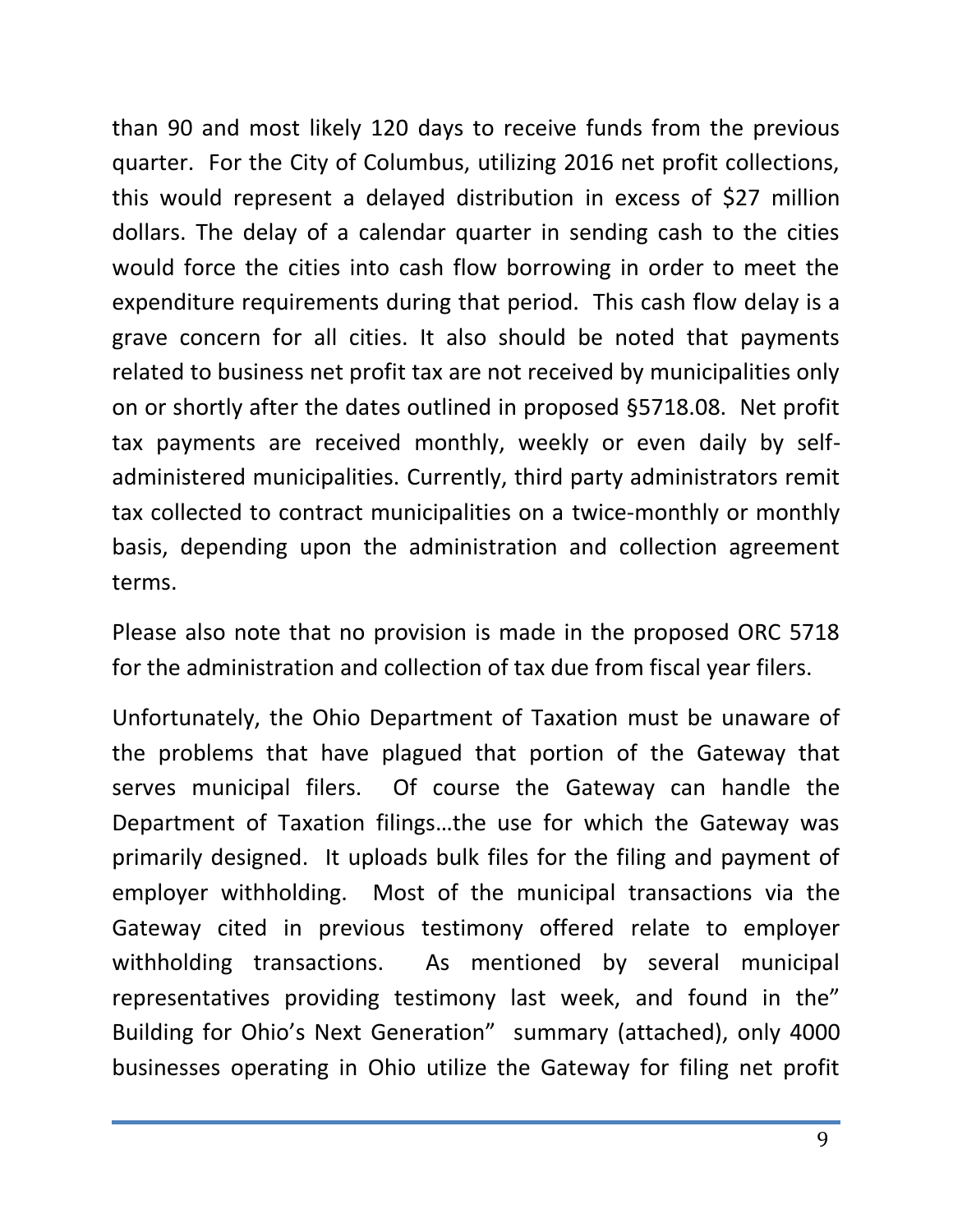returns. This is not the fault of the municipalities. When the language of Amended Substitute H.B. 95 was passed by the  $125<sup>th</sup>$  General Assembly, a uniform net profits base was established and effective for tax year 2004 forward, municipalities could not tax a business's net profit using any base other than Adjusted Federal Taxable Income. Additionally the Bill mandated the acceptance by municipalities of filings and payments from business taxpayers through the Ohio Business Gateway. In light of the expense that municipalities had to incur to accept filings and payments thorough the Gateway, the legislature determined that there should be no charges assessed with this use of the Gateway. Municipalities have contacted the Gateway relating problems experienced by users. Unfortunately, this may be a case of "you get what you paid for".

Columbus, like many municipalities in our state, has its own e-file/e-pay application. As of March 1, 2017 Ohio Business Gateway Transactions numbered 6,200 for 3,486 distinct accounts with related payments of \$13,723,909.79, while the number of transactions made to the Columbus application totaled 58,211 for 16,169 distinct accounts with related payments of \$91,053,503.72. Annual figures for 2016 show there were 31,496 transactions for 4,437 distinct accounts with related payments of \$82,209,835.62 submitted through the Gateway by Columbus taxpayers, compared to 335,857 transactions for 23,266 distinct accounts with related payments of \$527,093,514.17 submitted through Columbus' e-file/e-pay option. Clearly businesses in Columbus prefer to use the Columbus application with regard to their filings and payments.

Testimony offered by municipalities to the House Ways and Means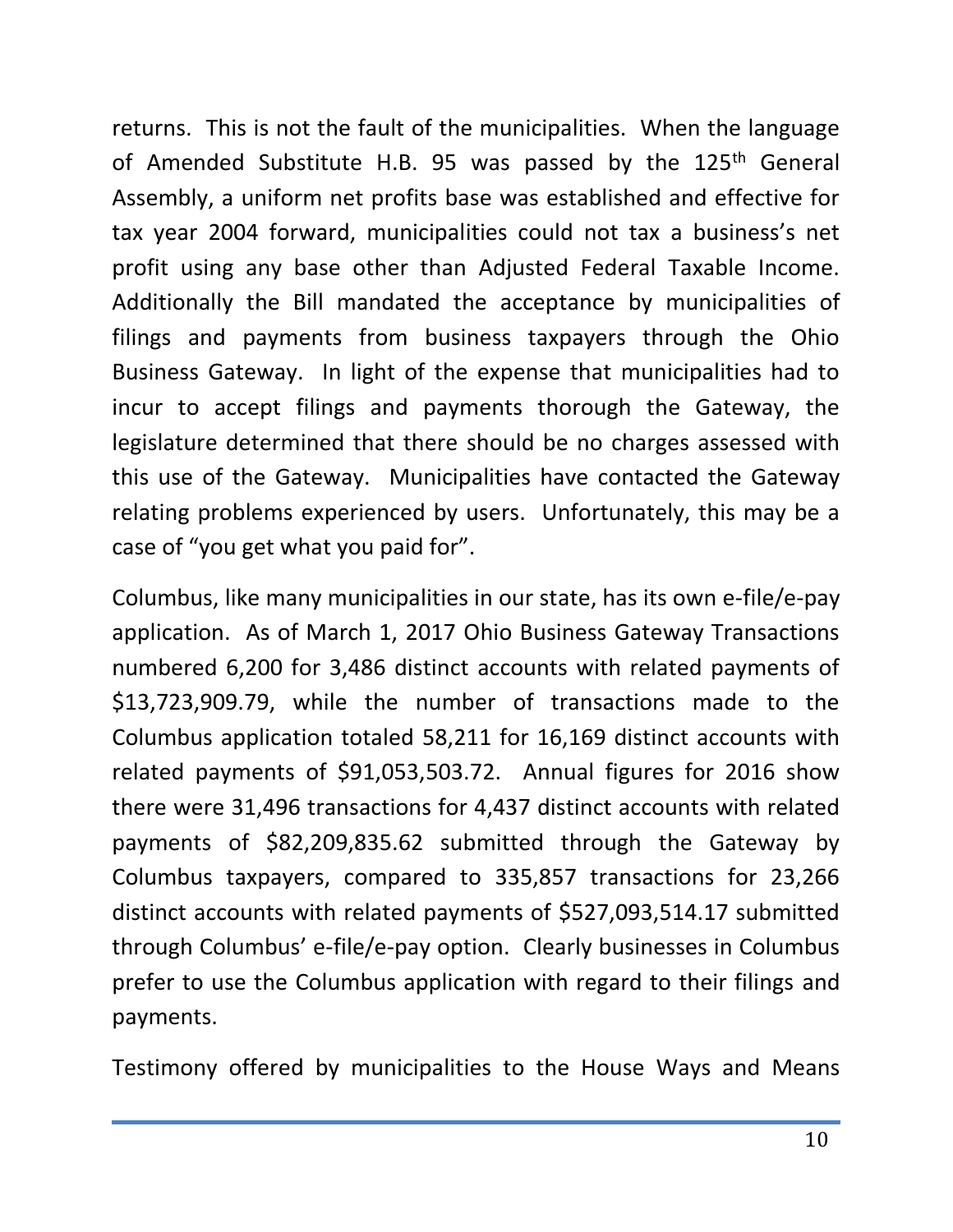Committee has demonstrated the inability of the Gateway to function efficiently and reliably as evidenced by the frequent notifications issued to municipalities. These notifications are most assuredly not benign correspondence and range from notification that there "is a delay in daily activity and payment processing" instructing not to process ACH files sent to the municipality's bank until notification is received of a resolution to the issue – which often is a balancing problem on the part of the Gateway, to the Gateway having made duplicate withdrawals from taxpayer accounts which were passed to the municipalities. The latter situation occurred with regard to the City of Columbus in May and September in 2016. In May, the Gateway sent Columbus two files, one for \$131,629.32 and another for \$120,481.23. The Gateway advised us that the \$120,481.23 was a duplicate payment and expected Columbus to return it. This matter required the involvement of our City Treasurer, JP Morgan Chase (the bank that handles transmissions for the Gateway to municipalities), the companies that had tax payments deducted from their accounts twice and the Lt. Governor's office. Unfortunately, the same situation occurred again in September 2016. But, due to our learning experience in May, a repeat of the chaos was avoided in September due to the fact that we reviewed the files prior to posting, and were able to deny the file to allow the Gateway to resolve the matter. In this case one taxpayer made duplicate payments to 38 municipalities.

As mentioned, a majority of the Gateway problems arise from not being "in balance". For that reason there are numerous notifications that ACH files sent to our banking partner are not to be processed. This prevents the posting of funds related to that day and delays the creation of daily reports. In short, the Gateway issues hold up the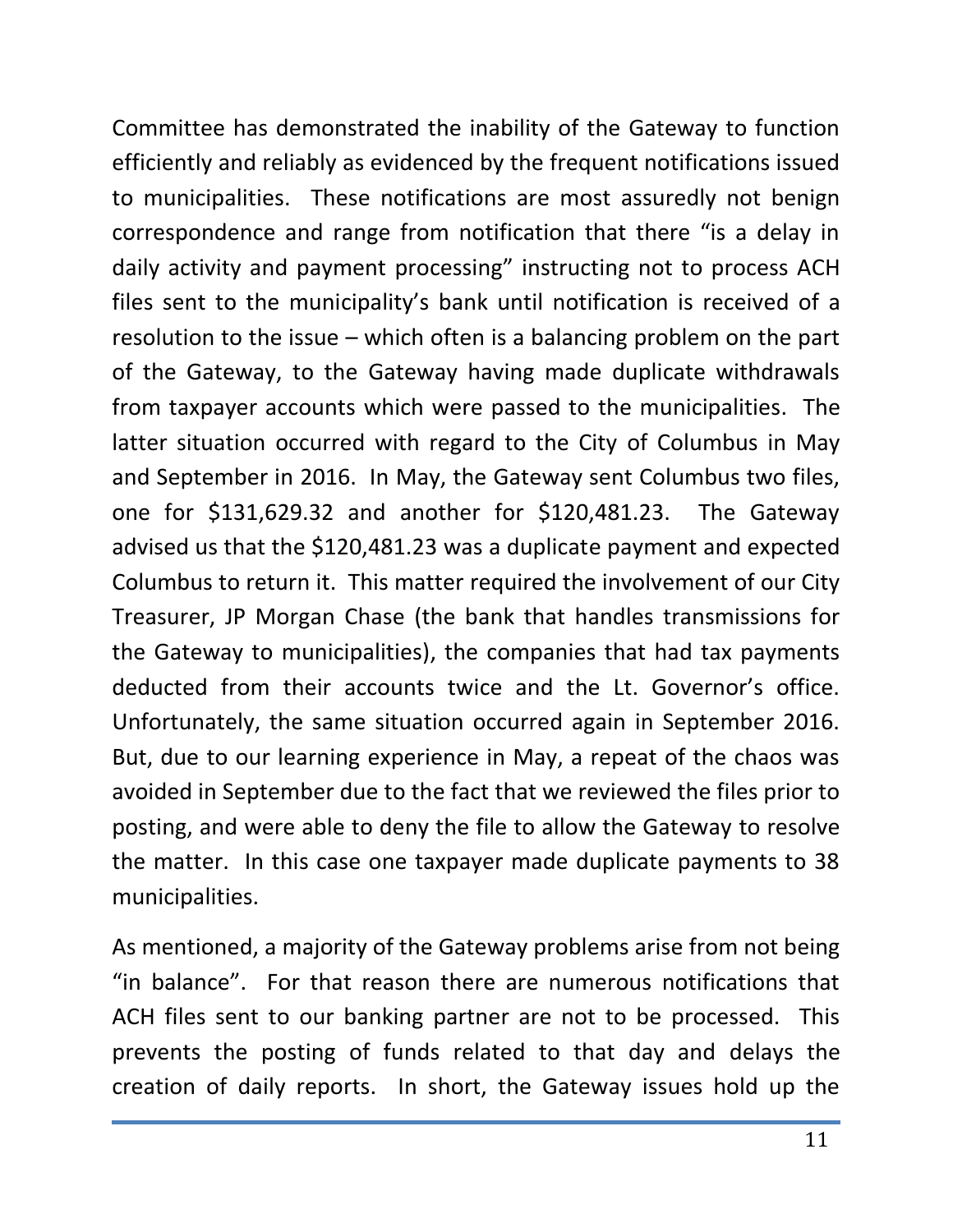business processes of the City. There have been several instances where the City has been unable to post payments for several days due to Gateway imbalances (e.g. notification sent 7-8-16/ resolution email 3:54 PM 7-11-16). On occasion there have been two issues with the Gateway at one time as an earlier issue was not resolved before the second occurred. Often, we have not been informed of OBG problems until late morning or early afternoon which prevents our office from posting the day. This inability to post relates to all payments received by the Income Tax Division, not just the OBG transmission, as we are unable to balance without the OBG information and payments. I have archived more than 183 emails from 2016 related to Gateway delays in daily activity and payment processing. Again, to be fair, not quite half of those communications advise of a resolution, although a number of the communications are subsequent notifications of the ongoing problems apologizing for any inconvenience caused and thanking us for our patience. The Department of Taxation may not have been made aware of these issues and the shortcomings of the Gateway with regard to municipal payment processing, but the Lt. Governor's office is more than aware of these shortcomings.

A question was posed during March 14, 2017 testimony before the House Finance subcommittee regarding what incentive the State would have to ensure compliance. What incentive is there indeed to timely audit and issue refunds? Currently, the State, in the administration and collection of the municipal utilities net profits tax, frequently sends notice of refunds, which it has approved and municipalities must issue, well beyond the three year statute of limitations. If indeed a net profits refund is not issued within 90 days of the date the filing is due, or if an amended return is filed resulting in a refund for a prior period, it is the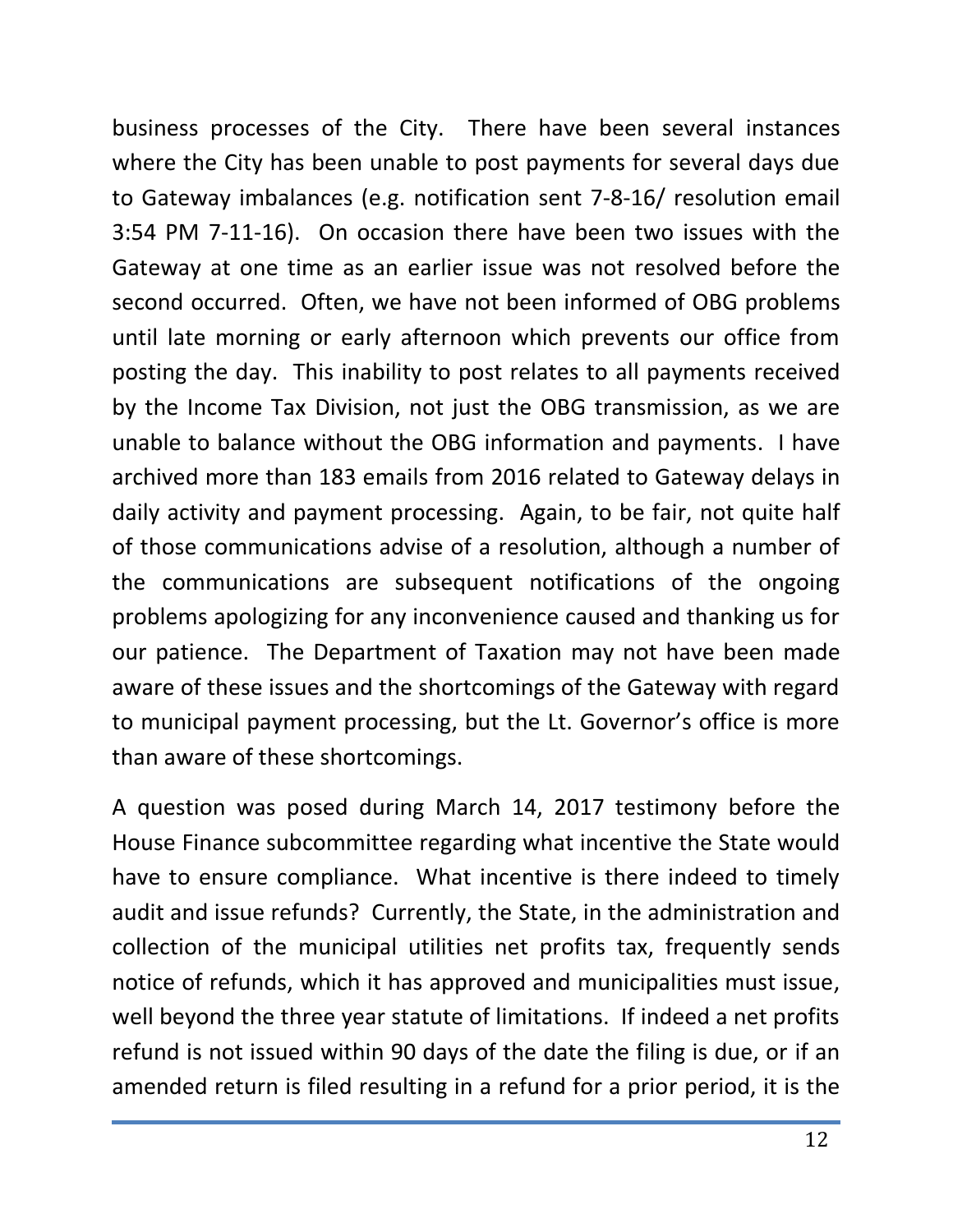municipality that is penalized by having any statutorily imposed interest for late payment of the refund automatically deducted from its State distribution despite the fact that the municipality has no control over the actions taken with regard to that refund request. (proposed §5718.22(B)(2)(b)) Columbus does not place itself in the position where interest payments to taxpayers are required.

Note: I would also like to point out that § 5718.22 moves from subsection (B) to subsection (D) with no subsection (C).

I would like to speak briefly to the concept of being "business friendly". Municipalities across the State of Ohio interact and cooperate daily with businesses within their jurisdictions as well as with those businesses which might potentially locate within their jurisdictions.

 Consider the numerous municipal tax credit agreements that are currently in place. These agreements and related information must be monitored by the related city Development Department and audited by the Income Tax offices to determine what credit, if any the business is entitled to against net profit liability. It is imperative that the business returns be received and reviewed by the municipal party to these agreements. A majority of these agreements provide for a 10 year period and include property tax abatements in addition to the income tax credits. With regard to those agreements to which the City of Columbus is a party, the entity receiving the property tax abatement and income tax credit agrees to file its Columbus City return and is instructed within the agreement as to where to place the credit on the return and what additional documentation must be attached to the return to be used in the verification, through audit by the Division, of eligibility. Proposed § 5718.15 removes from a municipality the ability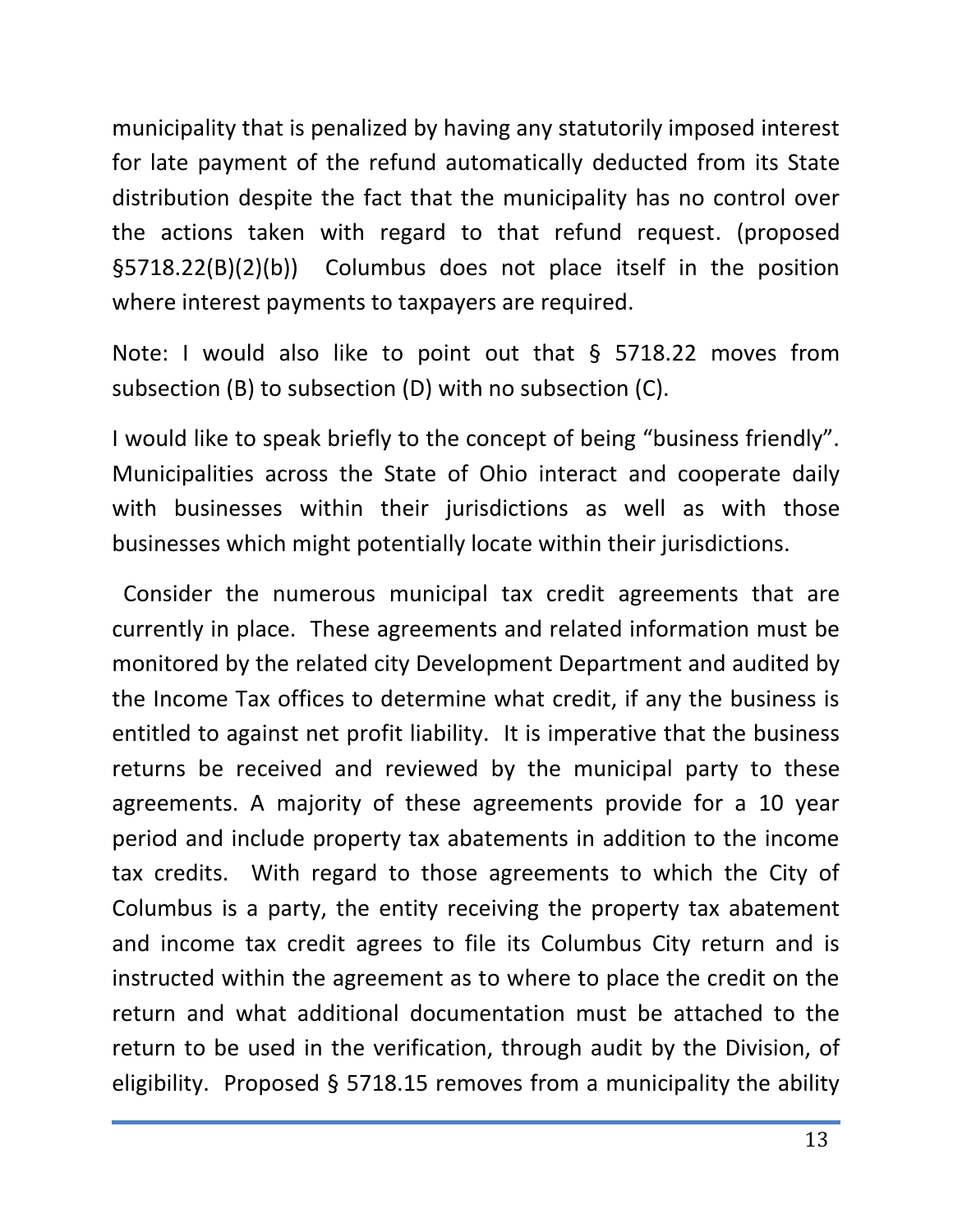to verify eligibility for any tax credit. Further, it authorized to Tax Commissioner to "adopt rules to delineate the documentation necessary to verify a credit…". At this time, the City of Columbus is party to 24 Job Creation Tax Credit (JTCT) Agreements. \$1,193,086 in JCTC credits were utilized by participating entities in 2015 against net profit liabilities and \$715,362 in 2016. One participating entity alone has, over a 7 year period, received \$2,084,379 in tax credits as a result of its agreement with the City of Columbus. Information from the City of Cincinnati indicates that there are between 40 to 50 active Job Creation Tax Credit Agreements to which that city is a party.

With reference to proposed §5718.22(D) which provides: "Nothing in this section permits a taxpayer to carry forward any refundable amounts to a future taxable year", such language would require that all existing credits held by municipalities under the direction of taxpayers be refunded. This would place many jurisdictions in fiscal emergency. Requiring the refund of voluntary overpayments by taxpayers is not "business friendly". Municipalities are well aware of the tax planning aspects of the credits that are maintained by those businesses operating within their jurisdictions. And too, if an overly large estimate payment is submitted by a taxpayer, that taxpayer will most likely be contacted prior to the deposit of that payment to ensure that it has not been made in error. This is the human touch employed by municipalities not found in automation and attaining economies of scale advocated by the Department of Taxation.

Finally, as previously mentioned, about 4,000 business net profit tax returns are filed annually via the Ohio Business Gateway. Columbus had a total of 28,494 net profit returns filed in 2016. During 2016, 228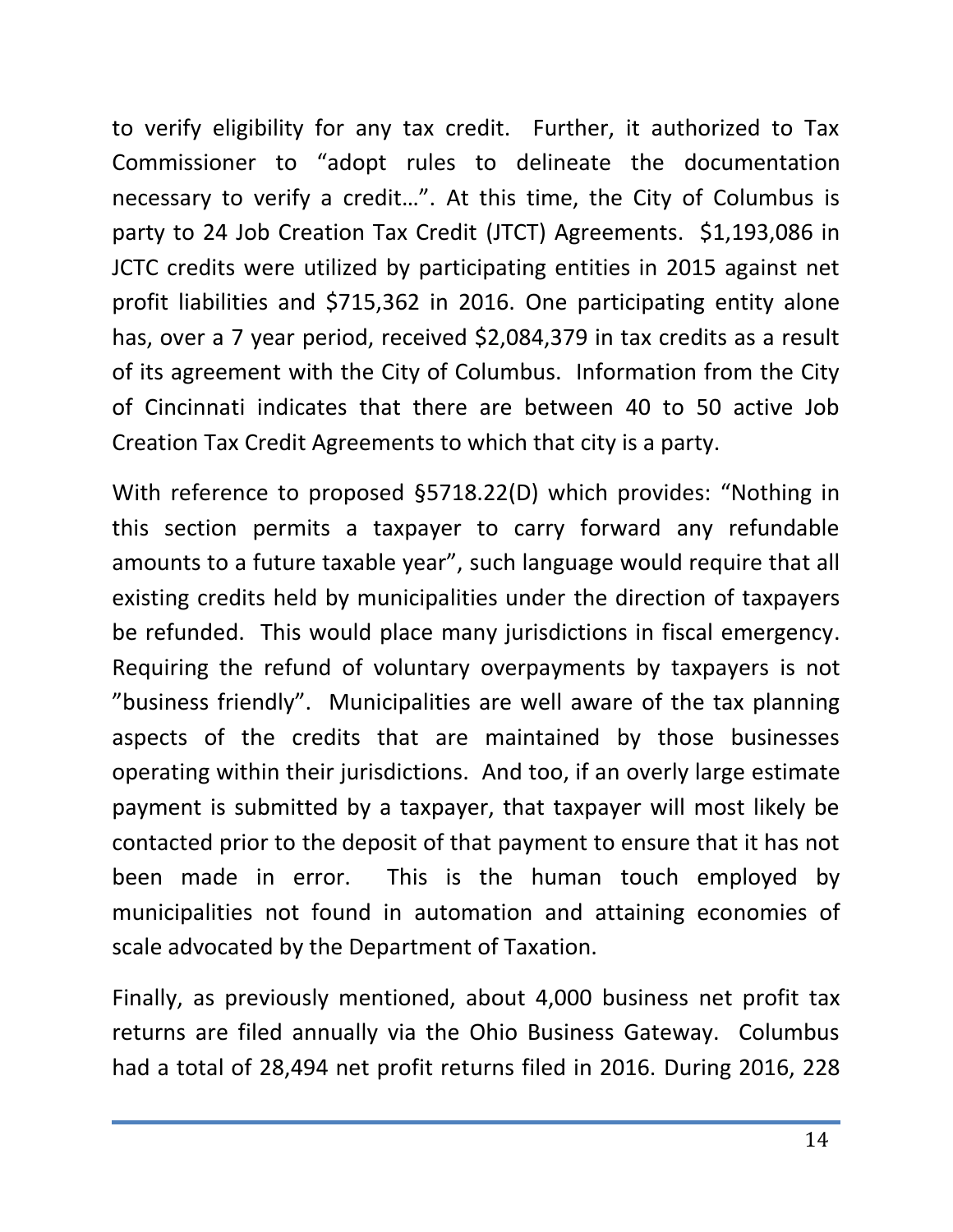business accounts used the Gateway for the filing and payment of estimates, credits, liabilities or zero returns, only 40 of which were annual net profit return filings. It is most likely that the Gateway was used primarily to make quarterly estimated payments. Cincinnati has 13,000 net profit return filers with an estimated 25 of those filers utilizing the Ohio Business Gateway. The Regional Income Tax Agency processed 71,341 net profit returns in 2015, 197 of which were received through the Ohio Business Gateway. The Central Collection Agency has 38,606 business net profit filers. This number represents those filers in Cleveland as well as those in the other jurisdictions administered by CCA. Looking only at net profit returns filed with these four (4) administering bodies, an additional 151,441 net profit returns and any related payments would be directed to the Ohio Business Gateway. During testimony offered to the house Ways and Means Committee on March 7, 2017, it was indicated that should the Gateway not be prepared to accept the electronic filings of business net profit returns as of January 1, 2018 as mandated by proposed House Bill 49, the Department of Taxation would accept paper filings. Before this body's subcommittee, testimony was offered that it would not be necessary to have the filing application up and running by January 1, 2018 as annual filings would not be due until the following year. Delinquent returns and related payments are received by local offices on a regular basis. If the Department of Taxation is not prepared to accept electronic filing of business net profit returns due prior to 1-1-18 it would appear that the businesses will have to submit paper filings. This situation would be bureaucratically burdensome and definitely not business friendly. State administration of municipal net profit returns will result in a disservice to municipalities and taxpayers.